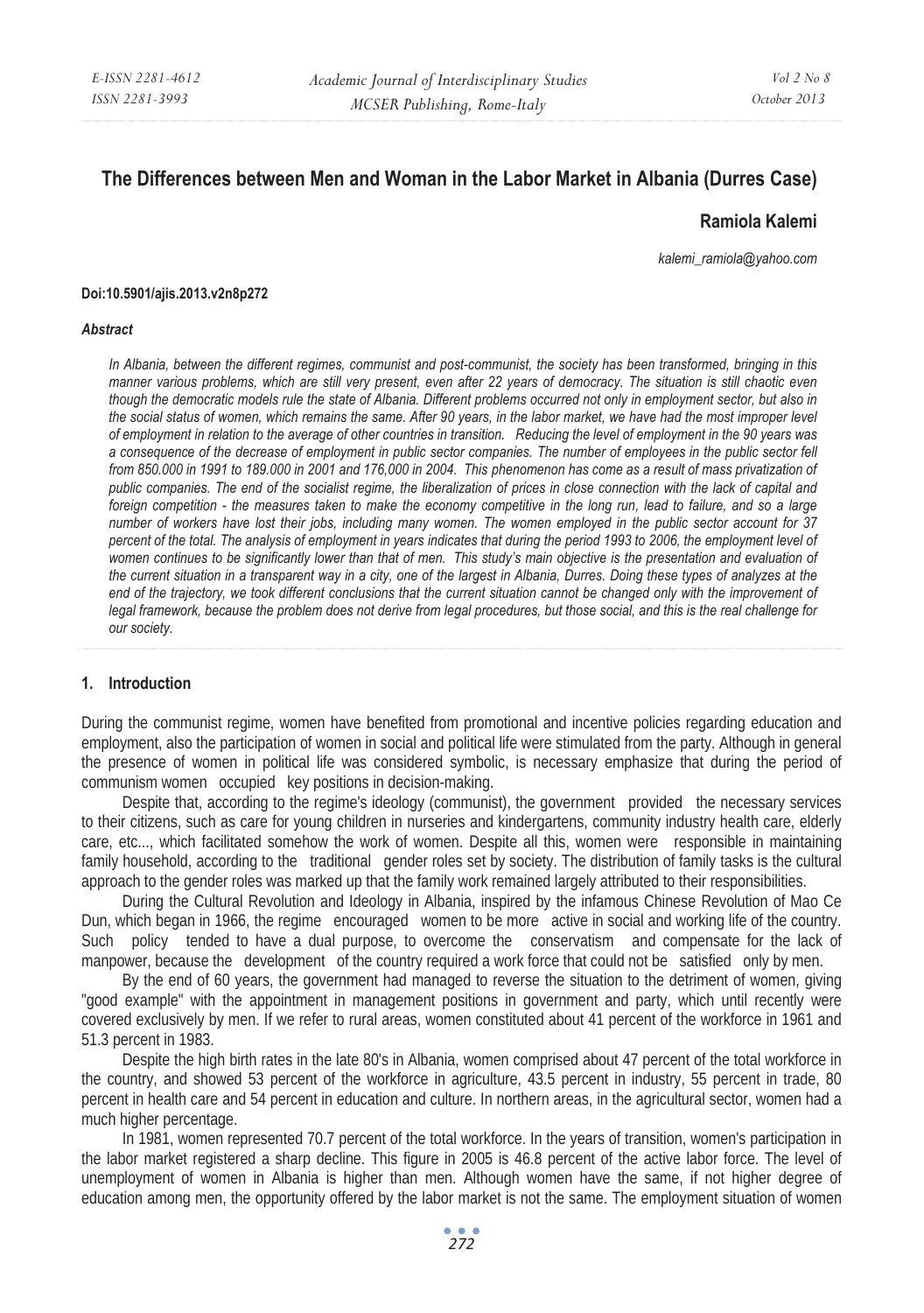is more favorable in the field of public administration, which occupies 56 percent of jobs, while 44 percent is held by men. Managerial tasks in the private sector inequality are very much visible, since only 17 per cent is held by women. This percentage becomes insignificant in some areas, for example, only 2 percent of transportation companies is managed by female managers, while in other areas is seen an increase over the national average. In the services sector, women occupy as much as 25 percent of undertakings carrying on business. While reading the above data, it is clear the gap in employment of women compared to men. The focus on the nature and causes of the changes will be objects of this study. The phenomena mentioned above are also mirrored in the town of Durres. Durres is one of the cities of Albania, from the most affected by the phenomenon of internal migration, which led to the materialization of some multidimensional singularities, leading to an opening, as a result of the resident population to the social phenomena that inevitably accompany the migration. Comparison of culture resides with the people who come from different parts of Albania, which has produced many negative results such as domestic violence, poverty, culture clash, which directly led an imbalance within the family system.

Some consequences have materialized indirectly as a result of these phenomena, and one of them is unemployment, especially among the target group of women. This element is existent since the creation of the history of humanity, although in some societies is seen as problematic, while in others less, influenced by cultural norms and control mechanisms, but also depend on the company itself. To have an overview of the situation in the city of Durres, we analyzed the data regarding the occurrences in question following the comparative method. Is important to highlight that during the years when we analyze these data, the legal framework is quite comprehensive, and therefore the conditions for conducting a survey to understand whether the situation has undergone improvements or remains the same.

# **2. Study Methodology**

The study is based on quantitative and qualitative methodology. The quantitative research was based on statistics taken from Institute of Statistic and other institutions, which were available to provide various data on the phenomenon of participation in the labor market of men and women at the local level in the district of Durres. The study was made more concrete by studying the opinions of a group of 100 people, women and men in urban and rural areas through a survey. The research for this study was made between Octobers since December 2011.

This questionnaire aims to collect qualitative data and quantitative data, the questionnaire was conducted among habitant of rural and urban areas, 50 women and 50 men, respectively 25 rural and 25 urban areas for each gender. As far as age, education and employment status of persons, questionnaires were distributed randomly, no default

# **3. Analysis of Study Findings**

The first session aimed to gather information about the causes of this phenomenon and the interior and exterior legal framework that determine gender equality in Albania.

In the second sessions the study in focused in collection and interpretation of data gathered from local institutions as the Institute of Statistics, the Regional Employment Office, regarding employment of women in this town and comparison with the employment of men.

In the third session is analyzed the questionnaire that include the perception of the phenomena from people living in rural and urban areas of this town.

# *3.1 Analysis of the first session of findings*

The chaos produced by the new economic system comported lack of social protection against persons and vulnerable groups. This phenomenon has affected mainly to boost gender discrimination, to the exclusion of women from the labor market for two main reasons, the low cultural development of society and the economic crisis. Women are often forced to assume the traditional role in the family. Some of the factors that have complicated the position of women are as listed above;

- The glass ceiling. In economics, the term "glass ceiling" refers to "a phenomenon that would build inaccessible occult hindering the achievement of women in managerial positions, regardless of their qualifications.
- Informal work. The Albanian economy is largely agricultural economy, characterized by a high percentage (94 percent) of micro-businesses, which largely product informal activities. In non-agricultural sector are employed 55 percent of the workforces and carry out their activities in black. Nationally, 67 percent of women works in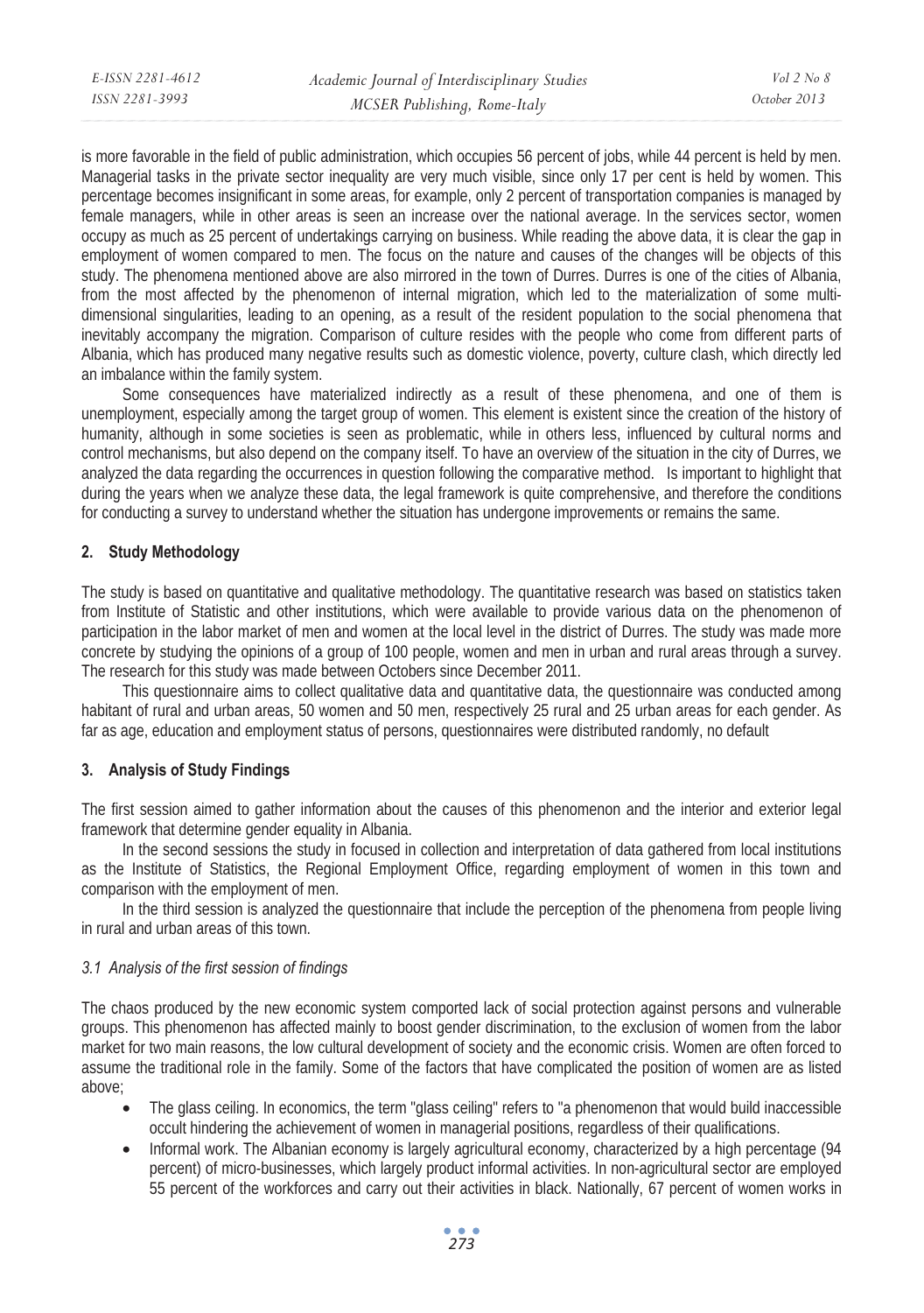agriculture, 87 percent of these are self-employed. The work is concentrated in rural and farm family. The number of people working in the private sector, agriculture, continues to be very high in Albania, about 60 percent of the assumptions. In Albania, the workforce is employed in the following areas: a) agriculture, forestry, fisheries, b) production, c) commerce d, d) construction, e) education, f) health systems, etc…

• Domestic violence and women's employment. In Albanian communities, the traditional relations continued to exist in larger form, than in any other ethnic group in the Balkans. Physical or economic violence, are often encountered in Albania. If we refer to a specific definition of economic violence, would be: "Economic violence (economic abuse) includes behaviors aimed at denying the right of the individual and of economic benefit". Some of these behaviors: denying money, food and basic needs, the refusal to contribute financially, the isolation of women, the obligation to work or the obligation not to work, a situation which aims to improve control and power over the wife / partner.

# *3.1.1 The internal and external legislation.*

Gender equality is a fundamental civil right, and a common valor for European Union countries, and therefore a necessary condition for the integration and the achievement of employment and social cohesion of the MSAA (Stabilization Agreement and Association), which Albania signed in June, 2006.

#### *3.1.1.1 Changes to the Albanian law after 90-st.*

- The sort of labor relations has led to the drafting of a new "Labor Code" in 1995.
- The Constitution guarantees the right to work, in art. 49 (I):
- The Labor Code was approved July 29, 2003 by Law nr. 9125 and recognizes the right;
	- On the employment of women and men
	- The protection of women against discrimination in the workplace.
	- At the wage and vacation pay
	- The values of the labor
- The law of "Gender Equality" (2004).
- SNSES (National Strategy for Economic and Social Development) 2003 and 2004.
- With the Decree of the Council of Ministers on July 1, 1998 no.415, was formed "Women and Family Committee" as an organization that reports to the Council of Ministers.
- The Decree of the Council of Ministers on 15 March, 2001 no. 127 imposed "Some additions and modifications to the Decree of the Council of Ministers of July 1, 1998 no. 415, was formed the" Woman and Family Committee" by changing the name of "Woman and Family Committee" to "Committee for Equal Opportunities".
- By Decision no. 59 of 23.1.2003, the Committee for Equal Opportunity joined the Ministry of Labor and Equal Opportunities.
- With the entry into force of Law 9198, dated 01.07.2004 "On gender equality in society", was created the Committee for Gender Equality.
- With the Decision number 127, dated;
- 03.15.2001 was created the "Counsel for Equal Opportunities" with the main task: "The development of gender policies."
- With the approval by Parliament of the Electoral Law on, June 17, 2008 (Elections Code of the Republic of Albania, Law no. 10019, and dated 12/29/2008) has been institutionalized gender equality, to claim a share of 30 percent representation for women in the decision making institutions, either in legislative, executive and judiciary organs.

# *3.1.1.2 International agreements ratified*

- The Convention on the Elimination of All Forms of Discrimination against Women (CEDAW). The Albanian government has ratified this Convention in 1993.
- Beijing Declaration in 1995.
- MDGs (Millennium Development Goals), signed in September 2000.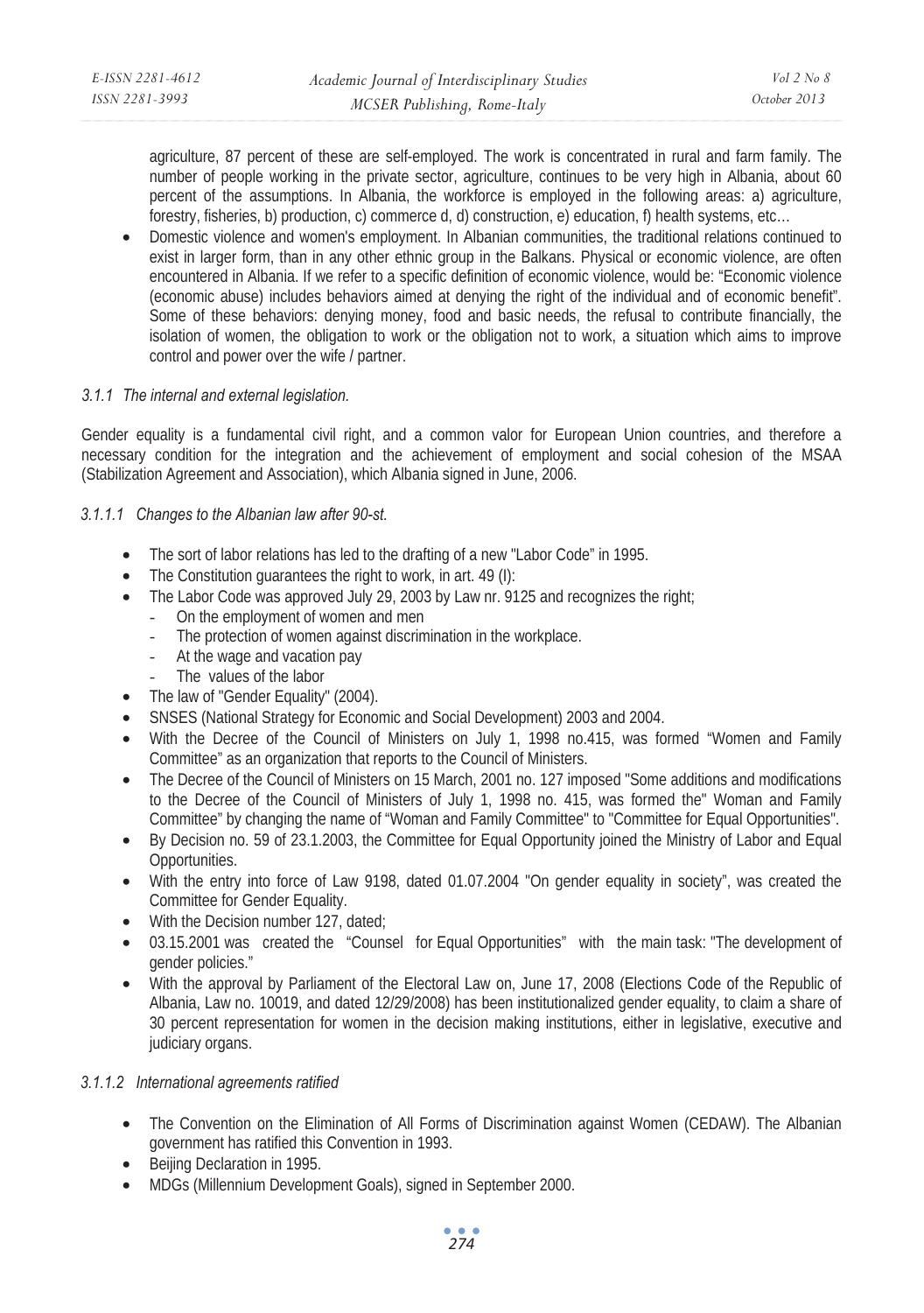- A Beijing +10, a decade after the Beijing Declaration, and was re-evaluated the period to revised decentralized. No annexes of the Platform for Action.
- The conventions of 'ILO
	- The Convention of ILO no. 100 "Equal wage", 1951, states that women and men should receive the same salary. This convention is been ratified by 137 countries, including Albania, too.
	- Convention no. 111 of 1958 on Discrimination (in recruitment and employment) concerning equal treatment, including access to jobs and working conditions. This convention has been ratified by 130 countries, including Albania, too.
	- Convention no.183, 2000, the protection of motherhood. Albania has ratified this convention, although the framework is complete, in fact, there are of 'gaps in the implementation of these policies and legislative framework.

# *3.2 Analysis of second study findings.*

#### *3.2.1 The analysis of the situation in the city of Durres.*

Between 2006 and 2009 there is an increase in population number, while in 2010 it is noticed a decrease, this phenomenon occurs on the same ratios for both sexes. Another important element during these years is that the ratio of men to women is almost the same, with the exception of 2005 in which the female sex increases numerically.

Working age population (2005 – 2010). Working age population in total, in percentage, in the district of Durres, consists of 49% of the total population, where women make up 25% while the percentage males 26%, setting a difference of 1%.

Labor Force (2005 – 2010). The division between the genders in the workforce, in reference to the definitions, belonging to persons employed and unemployed, the female is always numerically less present in the communes and municipalities. In 2010 there is a decline as a result of the decrease of the population both for men and for women. The labor force represents 50% of the population over the past 5 years although women are represented only in 20%, even though compose 51% of the total population in this region and 25% of 49% of the working age population which is 1% less than men who make up 26% to 49%.

The activity rate from 2005 – 2010 divided into Municipalities and Communes according to gender subdivision. Women are less active in both communes, and municipalities. The phenomenon which is more visible in communes is that the female activity is higher than in the municipalities.

Women constitute 27% to 33% of the total, and men constitute 40% of this 33%. So there is a big difference.

Total employment in division for Municipalities and Communes for years 2005 to 2010. Women hold fewer and fewer places not exceeding 10,000 in the municipalities and communes.

In 2010 the number of women in the municipalities has a tendency to increase compared to other years, with the exception of 2005, which is even higher than 2010. While the opposite occurs in the municipalities, women's employment in 2010 goes down from previous years. In the period between 2005 and 2010, we estimate that total figures are the following streams: Women constitute 19%, while men make up 31% of total employees that is 50%. So do not even represent half of total employees. Women occupy 25% of total workplaces, while the men reached a percentage higher than the level of employment.

Unemployment rate (2005 – 2010). Women constitute 44% from 32% of the total, a number that indicates the extent of unemployment in the district of Durres, and males 24% to 32%.

Employment in the institutions of the District, municipalities and communes (2005 – 2010). Women hold only 19% to 81% of the total number of public sector employees. In this way, with these data, it is analyzed not only the participation of women in the labor market in the district, but also the rate of participation in leadership positions in public institutions.

Regarding the employment in various sectors, employment for women is lower in trade and construction, which have been most profitable sectors for these 5 years, respectively:

- Construction Sector. What is noticed is the increased participation of women over the past three years in construction, but still represents only 12% of the total in the last 5 years.
- Commercial Sector. The participation of women is still low because they take only 29% of jobs in this sector.
- Meanwhile, two sectors that are dominated by women are health and education
- Education Sector. Compared to other sectors, the education sector is characteristically and historically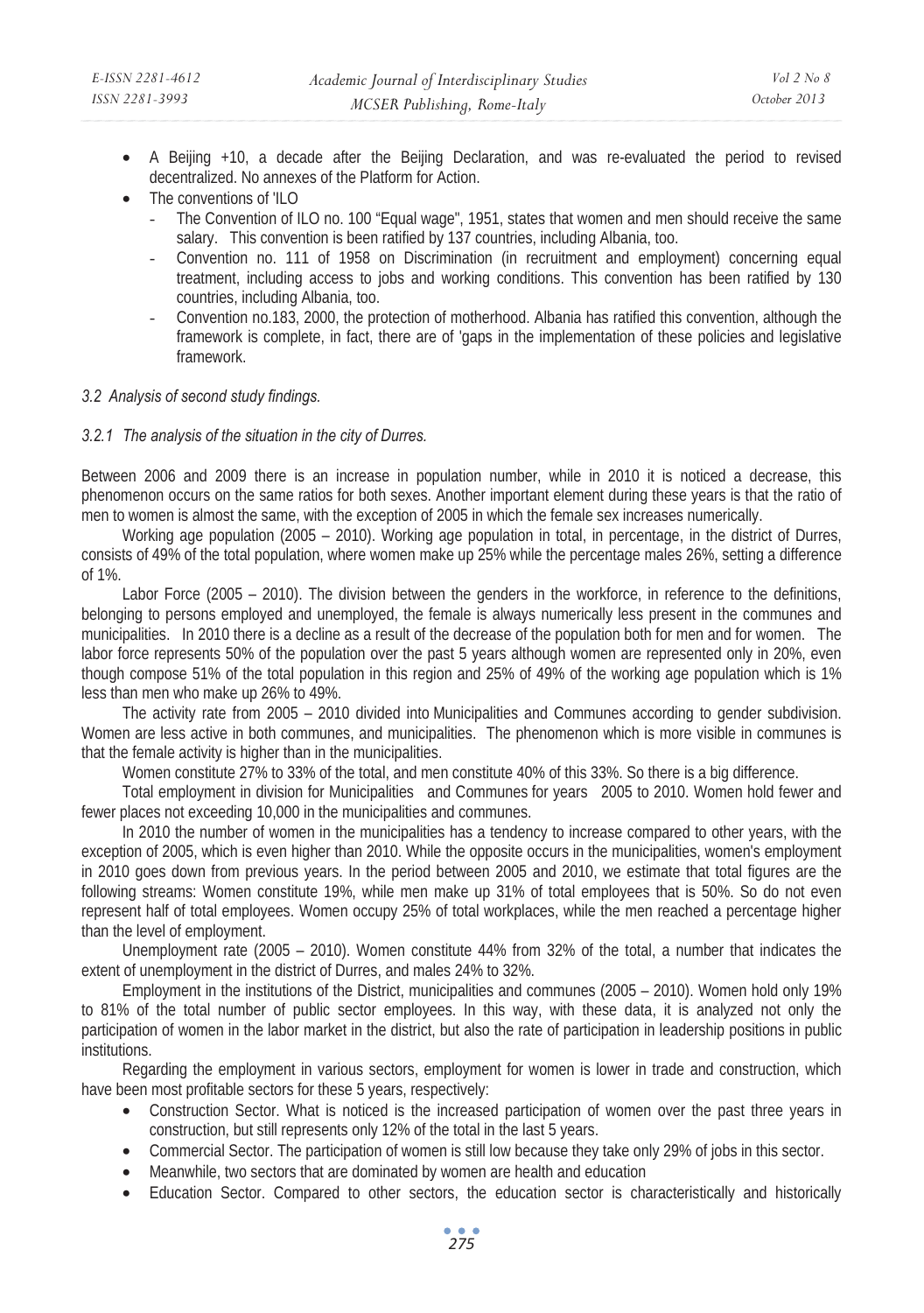| E-ISSN 2281-4612 | Academic Journal of Interdisciplinary Studies | $Vol\ 2\ No\ 8$ |
|------------------|-----------------------------------------------|-----------------|
| ISSN 2281-3993   | MCSER Publishing, Rome-Italy                  | October 2013    |

"dominated" by women. This, in fact, due to the nature of the profession that offers the opportunity to spend more time with the family. In this sector, women constitute 41% of total employees during the years 2005 to 2010. While there is an increase in the number of employees in 2010.

- Health Sector. As in the field of education in health care, women are also well represented, accounting in 45% of the total. This trend has been constant for three years.
- Regarding the position held in different workplaces we can see that:
- Legislators, senior executives, and senior officers for the years (2005 2010).
- A discrimination that has characterized the pathway of women in different societies, but especially in ours, where their role has been well-default, belong to the service of the family, neglect and preventing their participation in the social life of the society. The massive element that has affected this was lack of women in management position, excluding them from decision-making process. Women occupy a total of 26% of the total management positions until 2008 in which there is a drop, even if there is a significant difference in 2009 and 2010.
- Specialists and Technicians in the workplace. In reference to the positions of technicians and specialists, we will see that the percentage increases, even if the difference is not significant. Participation of women comes to 38% in total and was growing progressively in the years 2009 and 2010, but at the same time was increased the total, indicating that growth is general and not only for women in these positions.

# **4. Analysis of Third Study Findings**

#### *4.1 The questionnaire.*

The questionnaire was attended by women and men in urban and rural residents, who have provided the following responses.

#### *4.2 The generality of the respondents.*

• Age. The survey was conducted mainly to people belonging to the age group 25-54, 30% of respondents in the age group between 15 - 25 years belong to the male population in the rural area, 27% of urban women, 23% women in rural areas and 20% for males in urban areas.

30% of respondents in the age group between 25 - 53 years belongs to women living in urban area, 2 6% of men in urban areas, 2 0% women in rural areas and 2 4% of males in areas urban.

40% of respondents of the age group between 55 -64 years belongs to women living in rural area, 30% men of rural areas, 20% men of rural areas and 10% for women in urban areas.

Level of education. Regarding the educational level of respondents, most of them are in possession of a diploma of high school. Men and women with an average level of education; they have a level of education of 8 years, which is the same for both women and men in both areas, urban-rural.

Primary education, four years, 40% of respondents belong to men living in rural area, 36% of women of rural areas, 9% of men in urban areas and 14% for women in urban areas.

Cycle of eight years, 36% of respondents belong to men living in rural area, 32% of women of rural areas, 14% men in urban areas and 18% for women in urban areas.

Cycle of secondary school, 26% of those surveyed population belongs to both men and women in rural areas of rural men in urban areas while 22% of women in urban areas.

Universities, 45% of respondents belong to women in urban areas, 44% for men living in urban areas, the 'men of 11% to rural areas while the number is 0 for women in rural areas.

Postgraduate cycle, 57% belongs to the males of the urban women and 43% of urban area, the number is absent for males and females of the rural area.

• Employment. Most are employed in public administration, women and men living in more urban areas.

Worker in public administration, 45% of employees are men belonging to urban areas, 26% women of the urban area, 23% of rural males and 6% of rural women.

Employed in the private sector, 53% of employees are men belonging to rural areas, 10%, women of urban area, 32% males in the urban area and 5% of rural women.

Self-employed, 52% of employees are women belonging to rural areas, 18%, women of urban area, urban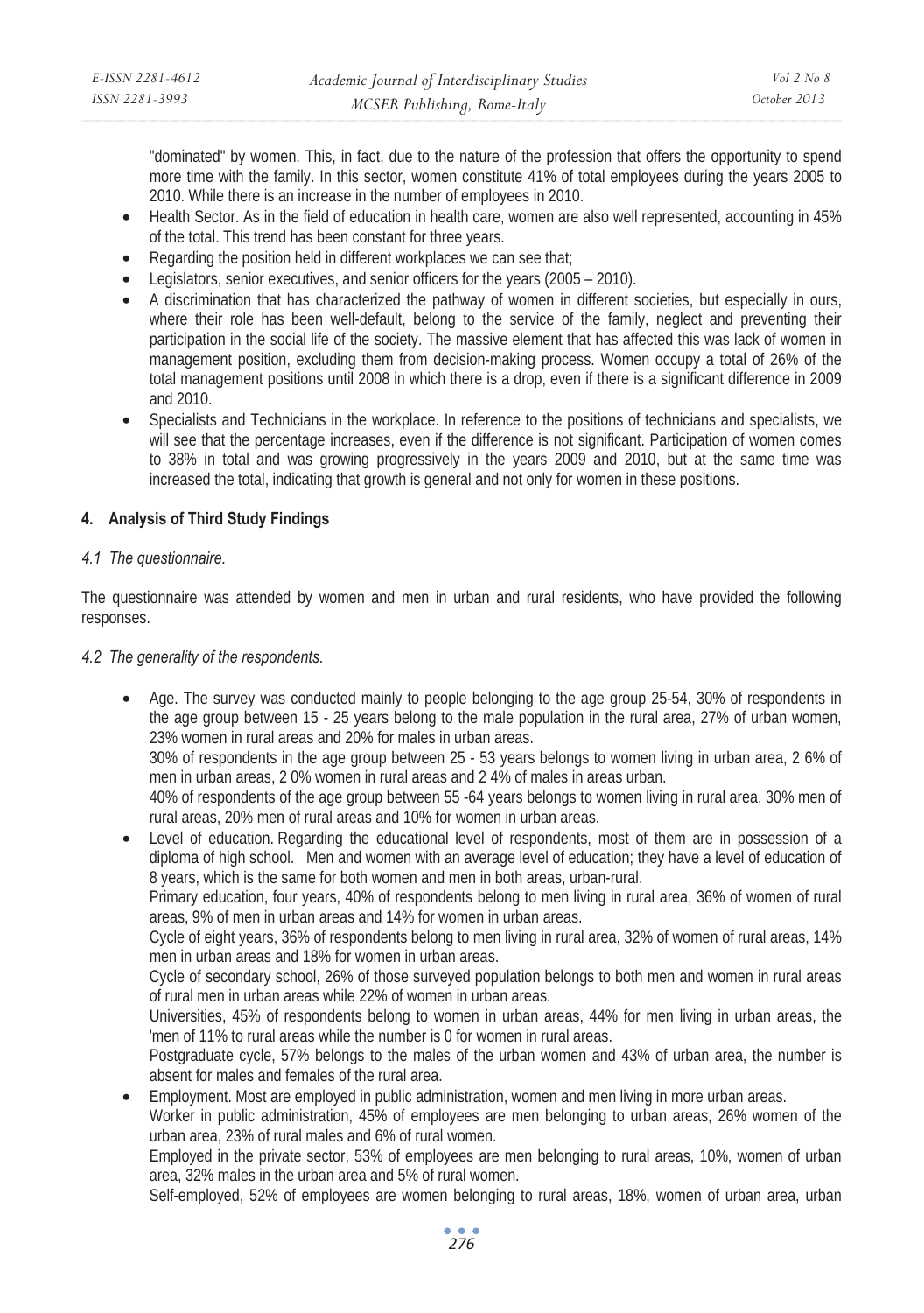area of 4% males and 26% of rural males.

Unemployed, 53% belongs to women in rural areas and 47% belongs to women in urban areas. In retirement, 50% belongs to the males in urban areas, 25% belongs to both women in urban areas, that the males of the rural areas.

# *4.3 The responses of 'questionnaire.*

In this session we will analyze the questions and answers of the respondents taking each question in it.

It is observed that residents in rural and urban think that women in different sectors are equal to the male presence. This is also thought by some of the women interviewed. Statistically, 13 women have this perception in rural areas and 6 women in urban areas have answered yes, while most of the women said no, 12 respectively in rural area and 19 in urban areas. For males, greater response is yes, in fact, it shows the responses given, 19 and 15 in rural areas and urban.

From the responses it is perceived that there is a difference in the perception of this phenomenon in both rural and urban in that the level of participation of women in social life.

The reasons why the interweavers think women are not equally represented as men to internal labor market are;

- 1. Mentality, prevailing mainly among women residing in urban areas,
- 2. The family permission, maternity
- 3. Meet the requirements
- 4. The lack of opportunity, conditions
- 5. The lack of information
- 6. For lack of legislation

#### *4.4 The question "Are you aware of any law or other regulations to protect the rights of women"*

People have opted in these ranking answers;

- 1. "No" and the most common answer given by men and women in rural areas.
- 2. "The Constitution" and most commonly provided by men and women living in urban area.
- 3. The "Law gender equality "is known women residents in urban areas.
- 4. "Code of family" and recognized by most women living in the urban area.
- 5. "Labor Code" have opted more women living in urban areas.

#### *4.5 Regarding the question "Are you aware of international legislation to protect the rights of women".*

The "No" is the most common answer given by men and women in rural, while the best answer chosen by the women residing in urban areas is "Card of Human Rights".

In general, the opinion "no" is given by 64% of males and especially of the rural area who answered this option in 37%. The answer "Card of Human Rights" by 25%, "CEDAW" 7% and Platform for Action in Beijing only 4%. From the answers it can be seen that respondents do not have good knowledge of legislation protecting the rights of women in our society.

When asked "It affects the reproductive role (births, care for children and other family members, domestic work) of women's participation in the labor market," they answered "Yes" majority men and women living in urban areas, the opposite has been said by those resident in rural areas. Nearly 58% answered "Yes" that is divided into 17% of women in the urban area, followed by 16% of the urban males, 9% women in rural areas and 8%, males from rural area.

The answer "No" has been answered by a total of 42% that is divided, 19% of males from rural area, 18% of rural women, 7% of the urban area from the males and 6% of women from urban area.

The reason why most interviewed have answered "No " is "discrimination because of gender" 35%, among which 19% males in urban areas, 24% women urban areas and 7% of female rural areas.

The "limited spare time," represents 28% of responses, virtually divided into 18% by males in urban areas, 17% by males in rural areas, 9% from females and 6% in urban areas than rural areas.

The option "poverty" was given by 10% of respondents, divided into 25% of males from rural area, 17% of the urban area from the males and 8% from females of the urban area.

"Lack of social infrastructure" was given by 10% of respondents divided by males in 25% of the rural area, 17% of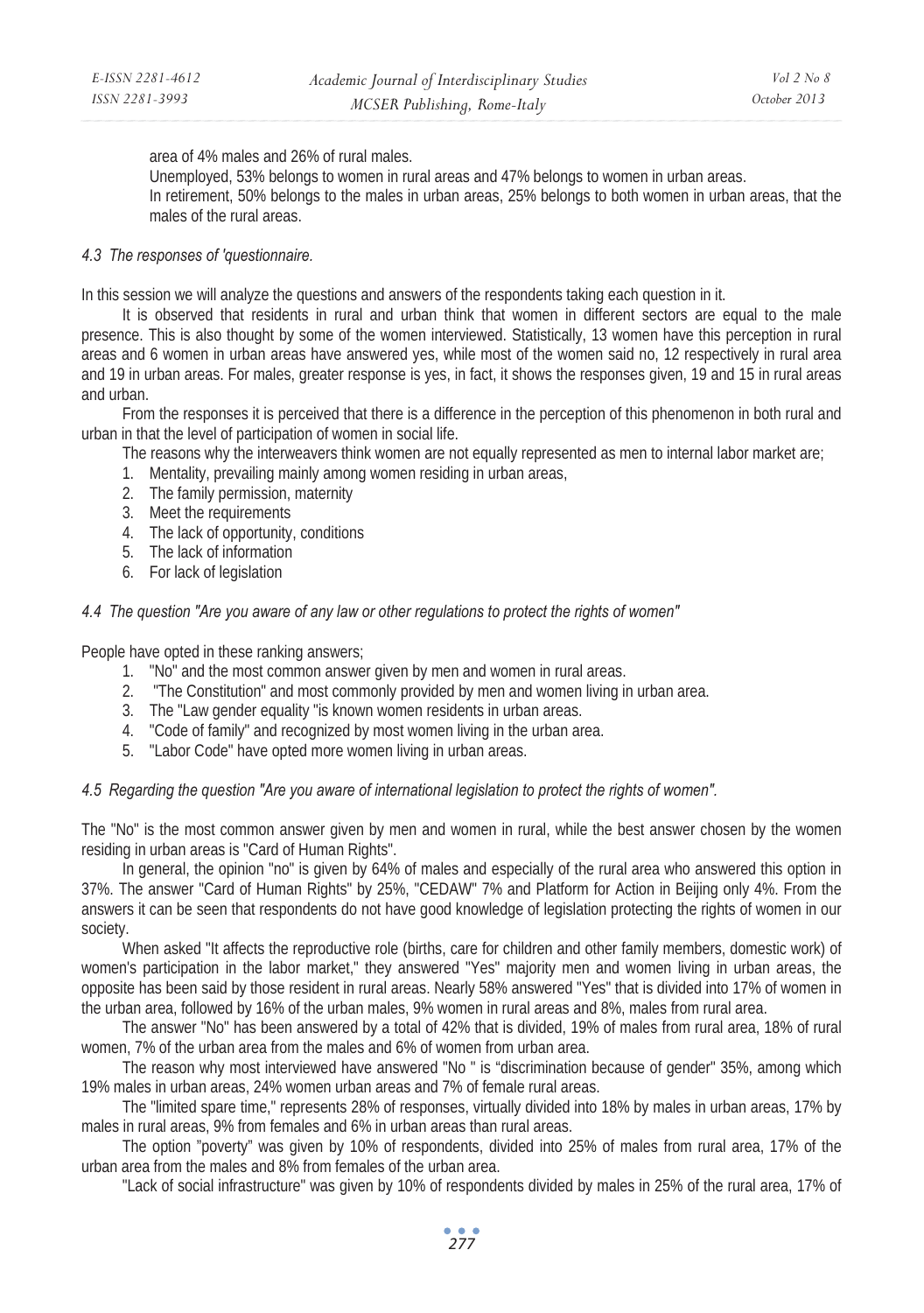| E-ISSN 2281-4612 | Academic Journal of Interdisciplinary Studies | Vol 2 No 8   |
|------------------|-----------------------------------------------|--------------|
| ISSN 2281-3993   | MCSER Publishing, Rome-Italy                  | October 2013 |

the urban area from the males from females and 8% of the rural area.

"Discrimination on grounds of motherhood" and was given by 17% of people, respectively, 25% of the urban area of females, males 10% of the urban area and 15% females from the rural area.

When asked, "You pay social contributions and health insurance," people who do not pay social contributions and health insurance are concentrating mostly in rural areas and are mostly women. 66% expressed that does not pay health insurance, 31% of the urban area are males, 25% are males of the rural area, while 26% are women of the urban area and 25% are women the rural area.

The answer 'no' has been answered by 34% of respondents, almost 37% of rural women, women 29% of the urban area, 23% of rural males and' 11% of males, the urban area.

#### **5. Conclusions**

Gender equality is a necessary requirement for any society that has as its purpose the development of a democratic system through the principle of equality and justice in society. We cannot affirm the absence of favorable changes, because in the context of negotiations and discussions have entered the odds of positive discrimination of 30% participation in public administration to enable more women saying sadly that this and the only way in which this agreement can be fulfilled in Albania. During the study, which has been realized in a circle that ever has been reduced, there was always the same phenomenon, discrimination against women that exists above the legislative framework.

- There is a gap in employment of women and men.
- The women have fewer employment opportunities, even if they pose a greater proportion or equality in numbers with men in the Albanian population.
- Women are less represented in society and are often identified in the housewife role, even if their level of 'education is higher than men.
- Unemployment is higher in women than in men.
- The long-term unemployment is more present in female gender than in male.
- Women are less represented in executive positions and policies.
- Women constitute the majority of workers in the informal sector and do not necessarily get paid contributions and health insurance.
- They are more vulnerable to job loss, in case of reforms.
- They are characterized by the phenomenon of the glass ceiling, have fewer opportunities for job promotion.
- Women are mainly employed in unpaid work.
- It is abused not only physically verbally and emotionally but also economically to a large extent.
- Another conclusion is that in the last five years is thought to have been major improvements, but in fact the situation is nearly the same as the progress is minimal.

These conclusions do not intend to criticize constantly, because in reality the problem of differentiation in the workplace is not only a problem belonging to the less developed or less democratic countries. This is a phenomenon found in many economically developed democratic countries and persisted over time. Problematic are the gender stereotypes that persist independently of what right or wrong.

It is problematic that stereotypes are not only present in the mentality of men but are also that of women too by convincing themselves they cannot do certain types of work. Basically I think it's important to change the way our society perceive the roles and gender stereotypes from the juvenile time, so one solution may be learning models taken at school or in families to change this perception through increased awareness

#### **References**

Kamla Bahsin, Te kuptosh perkatesine gjinore, botim i Qendres se Gruas

OECD, Reaching the Goals in the S-21: Gender Equality and Education, Feb. 1999

Bailyn, (2006). Breaking the mold: Redesigning work for productive and satisfying lives. Ithaca, NY: Cornell.

Korniza analitike e perkatesise gjinore

Hazel Reeves and Sally Baden,Gender and Development: Concepts and Definitions, Prepared for the Department for International Development (DFID), February 2000.

Kroeber, A. L. and C. Kluckhohn, 1952. Culture: A Critical Reviee of Concepts and Definitions.

MIGRATION IN POST-1990 ALBANIA A Facilitator of Socio Demographic Change Triggered by Post-Communist Transformations "Albania is a laboratory to study international migration" (Rusell)